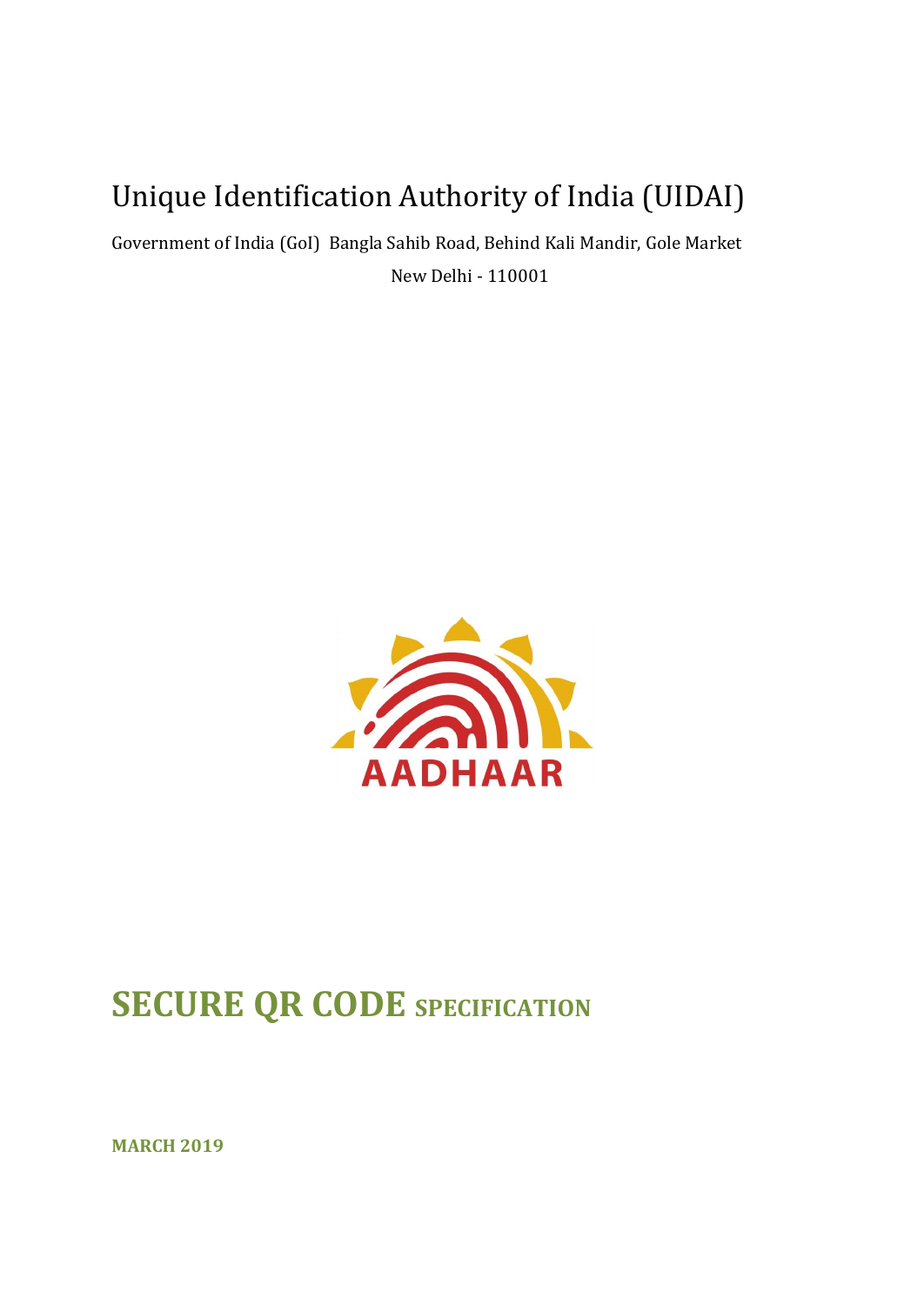### **Table of Contents**

|    | 1.1<br>1.2<br>1.3 |  |
|----|-------------------|--|
| 2. |                   |  |
|    | 2.1<br>2.2        |  |
| 3. |                   |  |
|    | 3.1<br>3.2        |  |
| 4. |                   |  |
|    | 4.1               |  |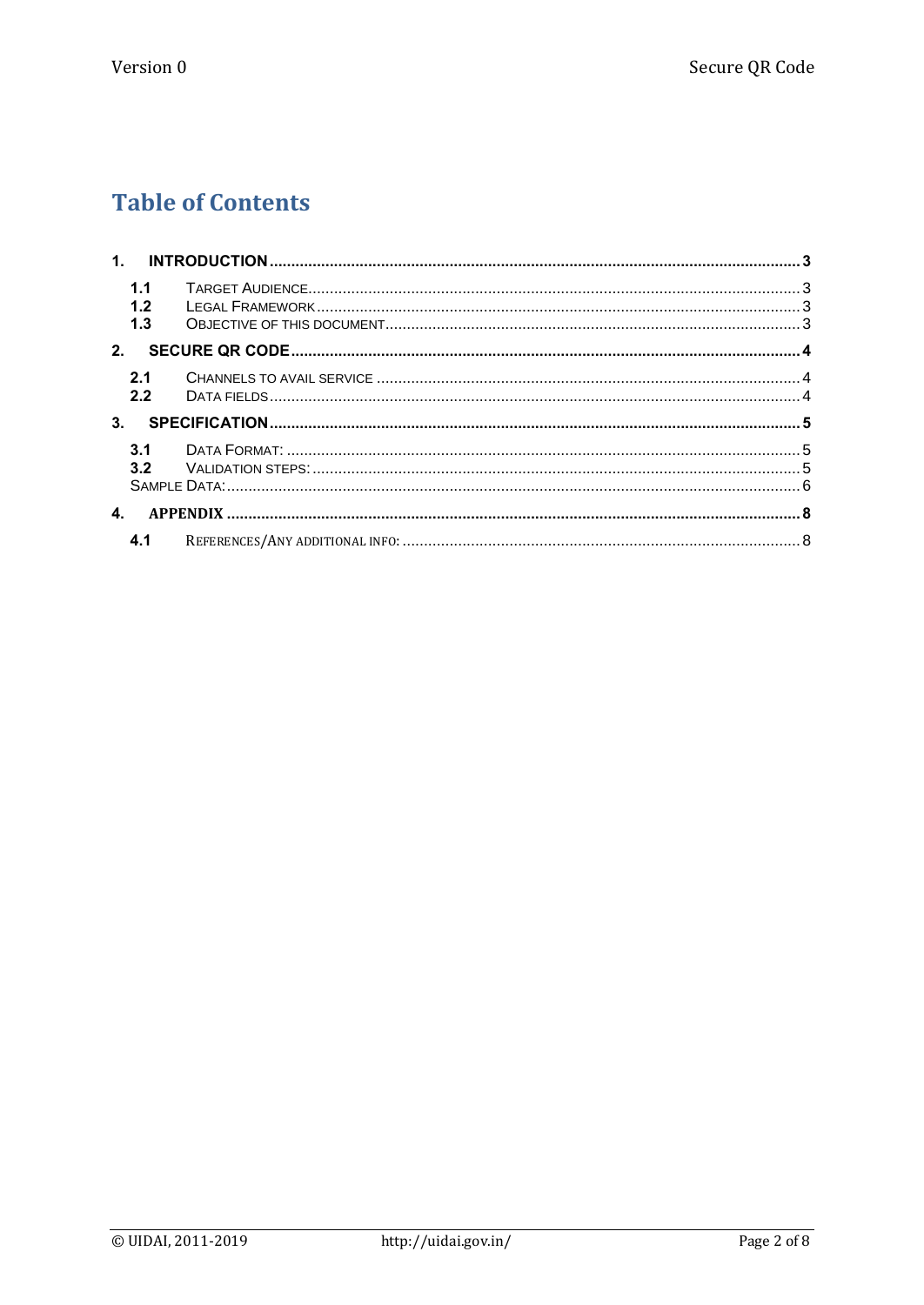## <span id="page-2-0"></span>**1. Introduction**

Secure QR Code currently presents on Aadhaar print-letter and e-Aadhaar. It contains only the demographic information of the Aadhaar holder. UIDAI is replacing the existing one with a new Secure QR Code which will now contain demographics as well as photograph of the Aadhaar holder. Information in Secure QR Code will be made secure and tamper-proof by signing it with UIDAI digital signature.

#### <span id="page-2-1"></span>**1.1 Target Audience**

This is a technical document and is targeted at agencies who wanted to use the aadhaar secure QR code to validate the resident.

#### <span id="page-2-2"></span>**1.2 Legal Framework**

The Aadhaar (Targeted Delivery of Financial and Other Subsidies, Benefits and Services) Act 2016 was published in gazette notification on March 26, 2016. The Act is to provide for, as a good governance, efficient, transparent, and targeted delivery of subsidies, benefits and services to Aadhaar Number holders. A gazette notification was issued by Central Government on 12th July 2016 to establish UIDAI as an Authority and operationalize certain provisions of Aadhaar Act 2016. Authentication regulations are also published under this Act. These documents specify legal framework for authentication usage, AUA/ASA engagements, audits, and other details. Detailed partner documents are also published. These documents are available at http://uidai.gov.in/

#### <span id="page-2-3"></span>**1.3 Objective of this document**

This document provides specification and logic for Secure QR Code. It contains details including data format, validation logic and specifications.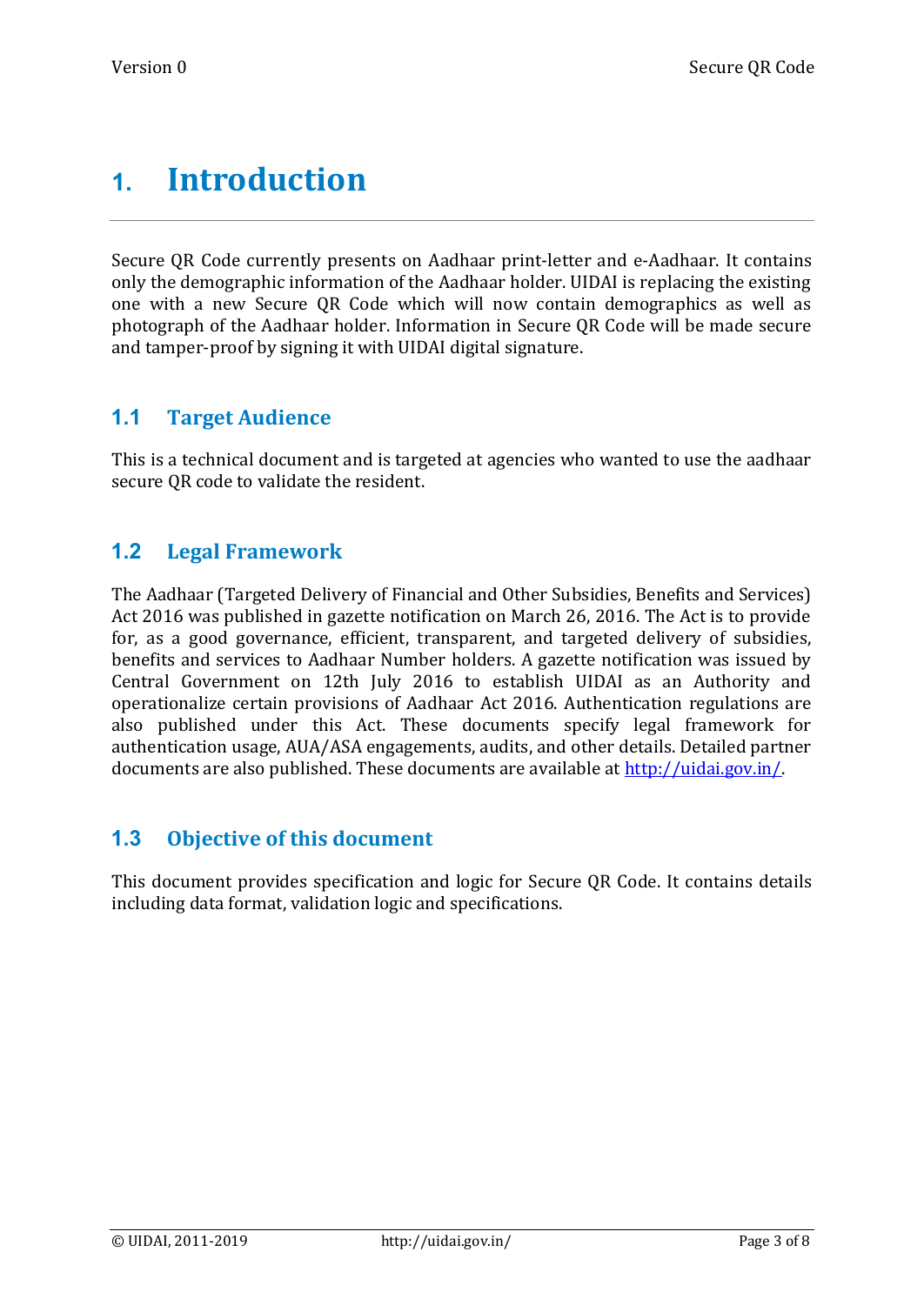### <span id="page-3-0"></span>**2.** SECURE QR CODE

Secure QR Code can be scanned and resident details can be verified against provided Aadhaar / eaadhaar copy. Secure QR code contains demographics as well as photograph of the aadhaar holder. This information is signed so as to make it tamperproof.

#### <span id="page-3-1"></span>**2.1** Channels to avail service

Secure QR code is available in eaadhaar and Aadhaar print letter. In future this will be available in offline ekyc service also.

 $\circ$ 

#### <span id="page-3-2"></span>**2.2** Data **fields**

Secure QR code is dividing into four parts.

● Text Data: Text data contains the following data fields in given sequence, which is embedded in byte array with the delimiter of byte value"255"

a. Email mobile present bit indicator value (can be 0 or 1 or 2 or 3): 0 : indicates no mobile/email present in secure qr code. 1: indicates only email present in secure qr code. 2: indicates only mobile present in secure qr code 3: indicates both mobile and email present in secure qr code.

- b. referenceId
- c. name
- d. date of birth
- e. gender
- f. care of
- g. district
- h. landmark
- i. house
- j. location
- k. pin code
- l. post office
- m. State
- n. Street
- o. Sub district
- p. VTC
- Photo of the resident: JP2000 Photo embedded in byte array after text data. No delimiter available for photo
- E-mail Id and Mobile number: Hash value of email and mobile is converted into byte (fixed size - 32 bytes each for email and mobile) embedded into the Secure QR code byte array.
- Signature: Signature value is embedded in Secure QR code byte array in the last. Size is fixed as 256 byte.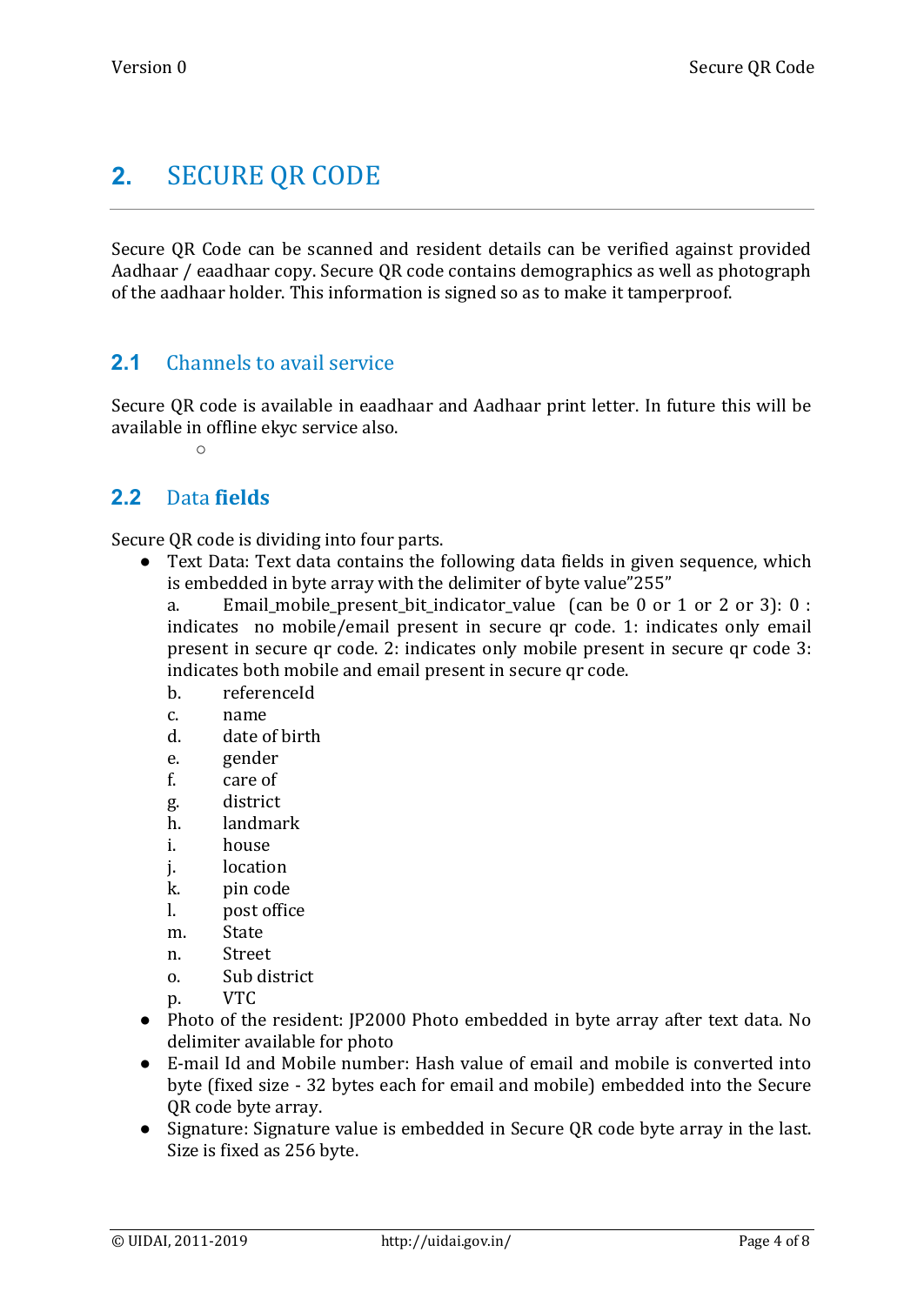## <span id="page-4-0"></span>**3. Specification**

#### <span id="page-4-1"></span>**3.1 Data Format:**

Sequence of embedded data in Secure QR Code:

- $\bullet$  0, 1, 2, 3: 0 no mobile/email. 1- Only email. 2 Only mobile. 3 Both email/mobile
- referenceId last 4 digits of Aadhaar code and date time stamp in "DDMMYYYYHHMMSSsss" (including milliseconds)
- name
- date of birth
- gender
- Address : care of
- Address : district
- Address : landmark
- Address : house
- Address : location
- Address : pin code
- Address : post office
- Address : State
- Address : Street
- Address : Sub district
- Address : VTC
- Photo of the resident (highly compressed including face only in JP2000 format)
- email as hash (hashing logic same as offline xml) [fixed size 32 bytes]
- mobile as hash (hashing logic same as offline xml) [fixed size 32 bytes]
- Signature HASH [fixed size 256 bytes]

#### <span id="page-4-2"></span>**3.2 Validation steps:**

- Convert the base10 value of Secure QR code into Big Integer.
- Convert the Big Integer into byte array.
- Decompress the byte array.
- Read the value of byte array from index 0 to till first delimiter value "255" and convert this byte array value into string with encoding "ISO-8859-1". We will get the Email mobile present bit indicator value as 0, 1, 2 or 3.
- Read the value of byte array from next index (index will be last presence of delimiter value +1) till we hit the next delimiter value "255" and populate the appropriate field..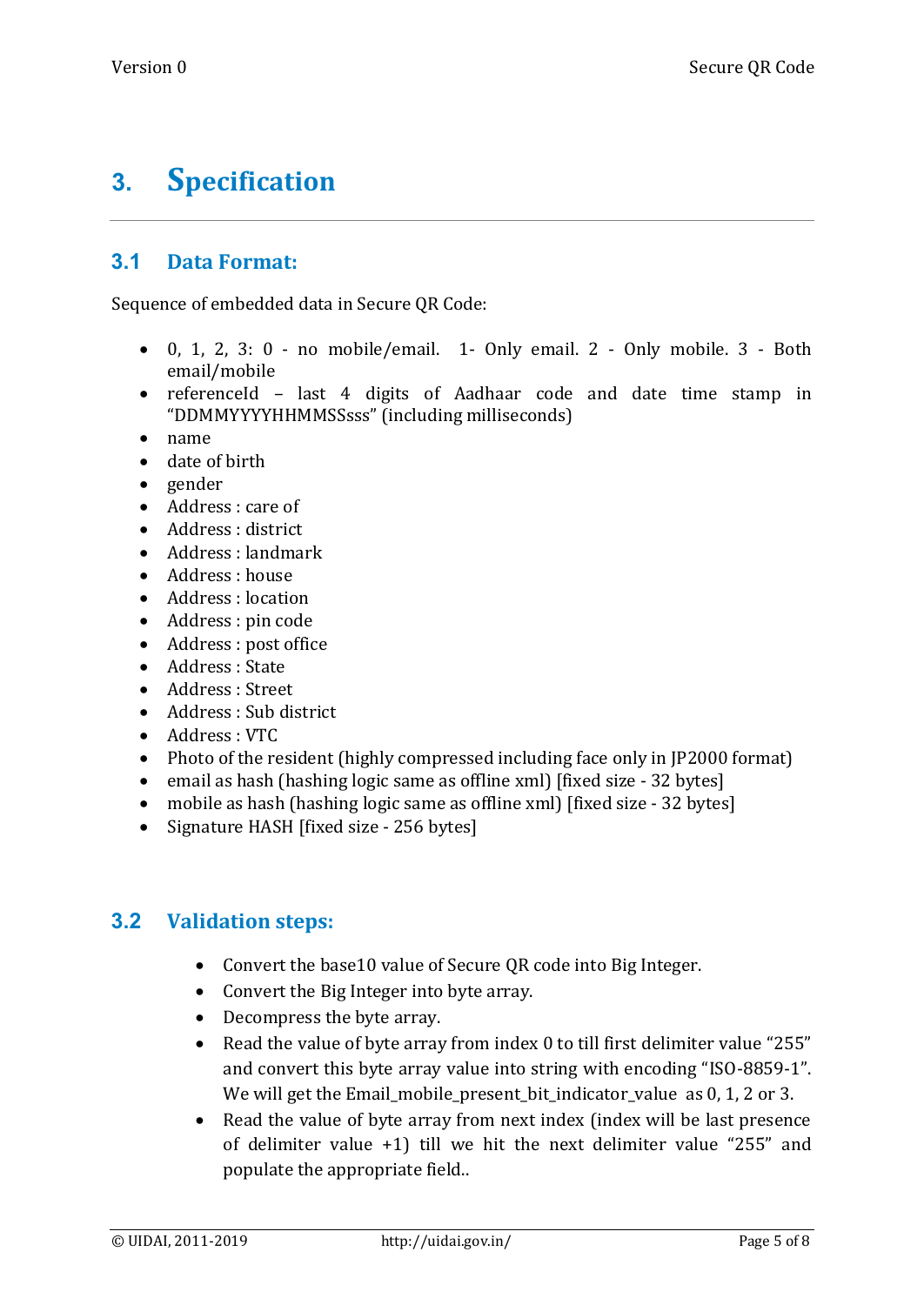- Repeat step 5 till we get value of the VTC field.
- Now read the value of signature from end (Byte array length -1) till 256 byte in reverse order. Signature size is of fix length of 256.
- Post getting signature value, check the value of Email mobile present bit indicator value:
	- o if its 3 then first read mobile from index (Byte array length 1- 256) and then email from index (Byte array length – 1- 256- 32) in reverse order. Each value will be of fix size of 32 byte.
	- o If Email\_mobile\_present\_bit\_indicator\_value is 1 then only mobile is present.
	- $\circ$  If Email mobile present bit indicator value is 2 then only email is present.
	- o If Email\_mobile\_present\_bit\_indicator\_value is 0 then no mobile or email present.
- Email and Mobile value will available in byte. Convert into Hexadecimal String.
- At last read the photo from index (VTC delimeter value of "255" + 1) to index (Byte array length – 1- 256 – (if mobile present then -32 if email present then -32 ))
- Remove the signature value from secure qr code byte array to get signed data.
- Now validate (signature value and signed data value) by using public key with algorithm SHA256withRSA.
- To verify mobile/email, first obtain the fourth digit of reference id (last digit of Aadhaar number). If it is 0 or 1 then converts provided Input mobile/mail id into sha256 value of provide data. In case of 2 to 9 convert the sha256 value for same number of times. This converted value should match with the value received in 8. If value not matching means mobile/email not verified.

#### <span id="page-5-0"></span>**Sample Data:**

6979414848205548481619299442879901900893978332594614407044767717485 4072801040777146586981633254016592128309207342330475784547018105670 3201527022368291791582523470375471250488792130918178960780916888458 3848396456653007022479356336240198130363930881632367124738541517499 4944581396473788086806141692732214047414765965839531692488313762243 9633516957706481298714057814488581947919017353764497023212514225396 3784979138011318798385442436099901621998283624816070080504830712594 5257605969343415767556267915904036368781398616655993833194292283644 3418391319795873869700141049383928129869234282995156671253030975875